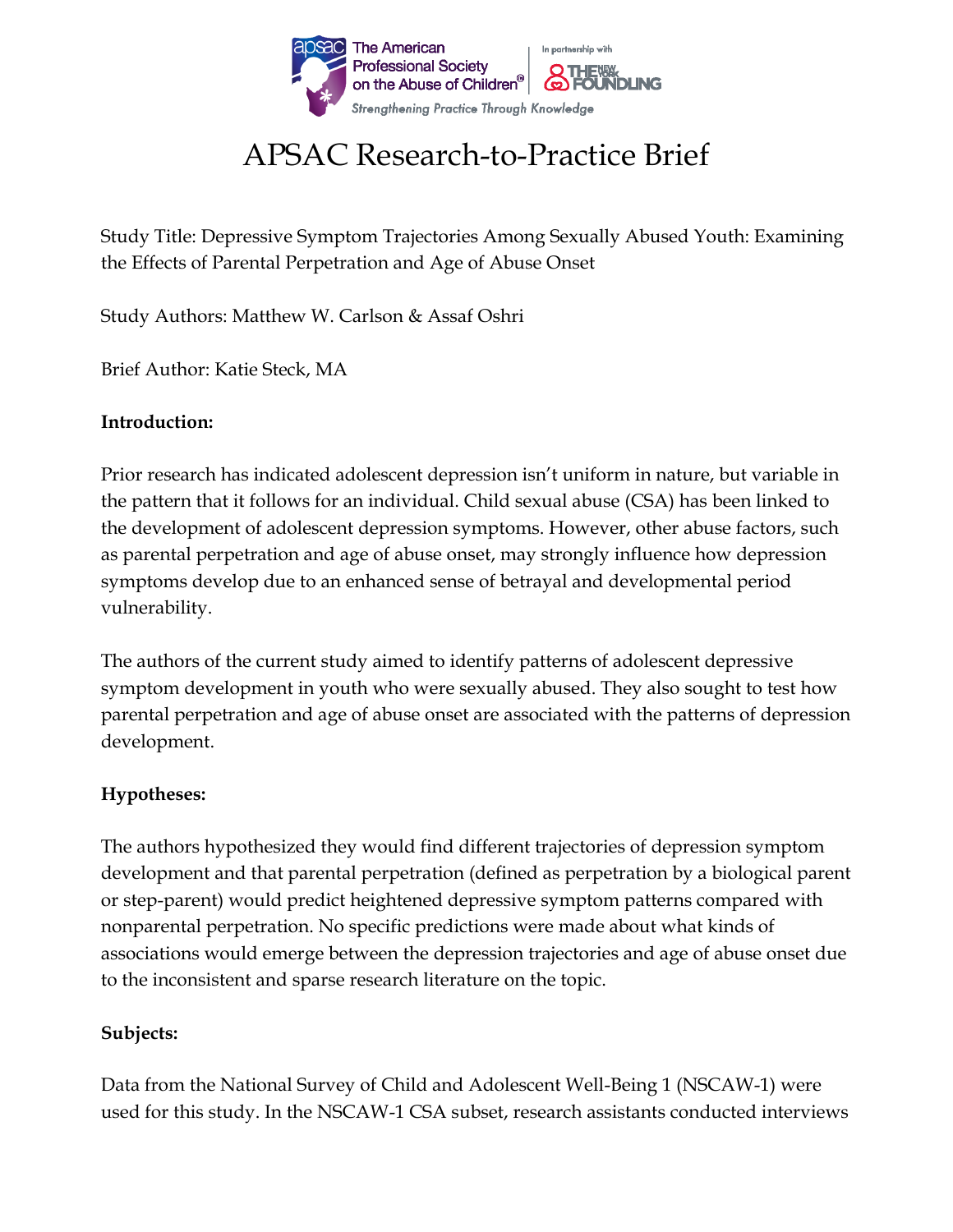with 444 sexually abused youth whose cases had been reported to child protective services (CPS). Interviews occurred at four time points over the course of six years beginning from two to six months after abuse investigations closed. Level of depressive symptomology was measured through a standardized self-report inventory from the child. Researchers used growth mixture modeling to identify patterns of the severity of depressive symptoms and rate of change of symptomology.

## **Findings:**

Three patterns of adolescent depressive symptom trajectories emerged from the data: rising, falling, and flat. Twelve percent of the sample followed *rising* trajectories, with moderate depressive symptoms at Wave 1 of testing, high depressive symptoms at Waves 2 and 3, and moderate depressive symptoms at Wave 4. Adolescents with rising trajectories were older at abuse onset, more likely to have a parental perpetrator, and more likely to be male. 1

Eight percent of the sample followed *falling* trajectories, with high depressive symptoms at Wave 1, moderate depressive symptoms at Wave 2, low depressive symptoms at Wave 3, and moderate depressive symptoms at Wave 4. Adolescents in this category were more likely to have a parental perpetrator, were younger at the age of abuse, and were more likely to be female. Individuals in this category experienced a rise in symptoms at about the age of 12.

Finally, 79% of CSA victims followed the *flat* trajectory with consistently low levels of depression symptom scores, supporting the idea that most abused individuals won't develop high, lasting pathology. Those in this category were older at abuse onset, more likely to have a nonparental perpetrator, and were more likely to be male.

## **Recommendation:**

Practitioners may overestimate the stability of their client's pathology and this study helps show that a number of dynamic depression symptom trajectories can occur (and re-occur) in populations of sexually abused youth. Clients who are sexually abused by parents may present with more difficult cases and may experience an increase in symptomology in adolescence. Clinicians who work with CPS-referred adolescents should consider periodic

 $\overline{a}$ <sup>1</sup> Figure 1 in this article mistakenly suggests that adolescents in the rising trajectory were younger at abuse onset, contradicting the text of the article. An erratum was published in the February 2019 issue of *Child Maltreatment* noting the error.